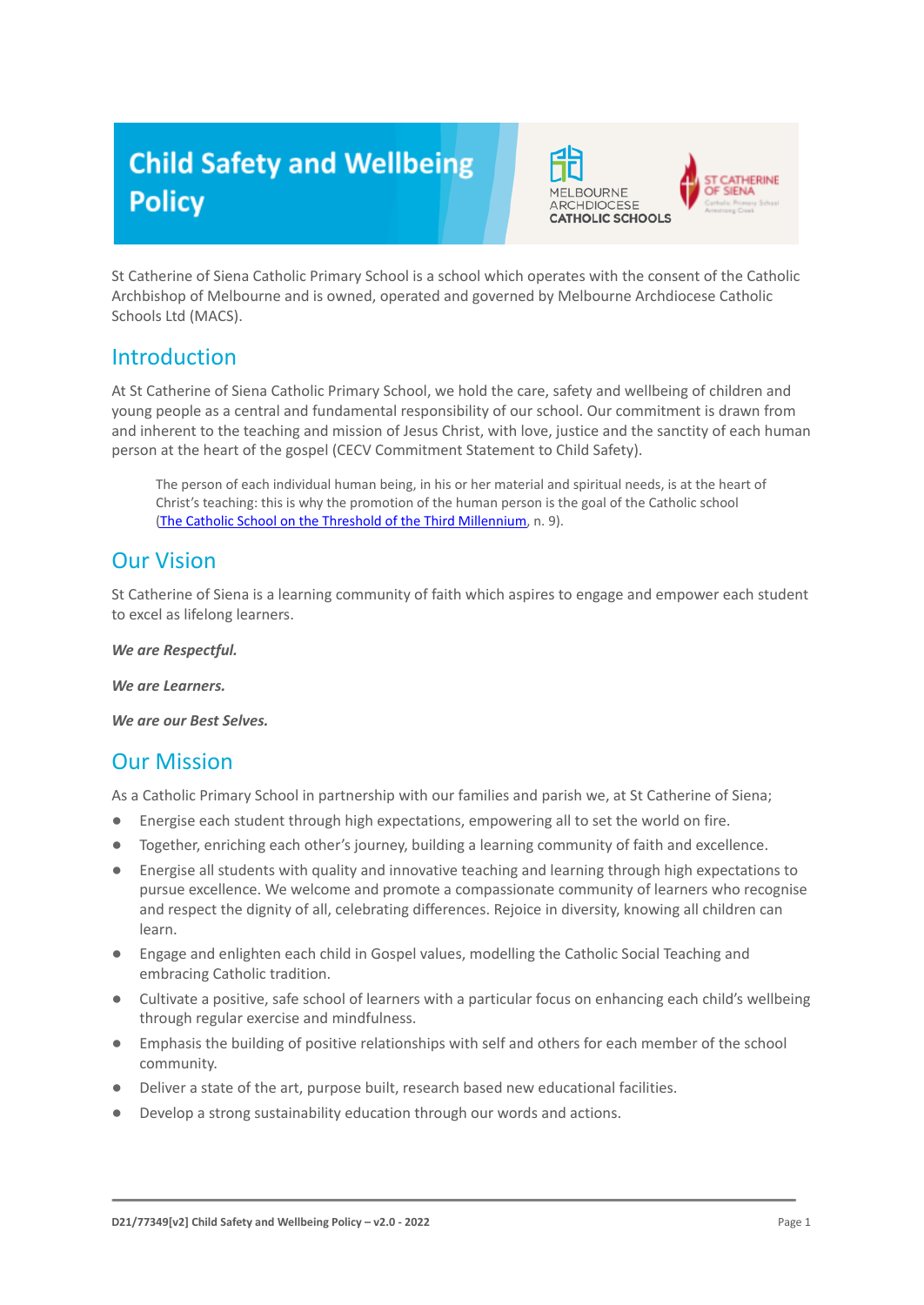# ENGAGE-EMPOWER-EXCEL

Children engaged in their learning and empowered to be who God created them to be, will excel as global community citizens and set the world on fire.

*"Be who you were created to be, and you will set the world on fire."*

*― St. Catherine of Siena*

#### Purpose

The purpose of this Policy is to demonstrate the strong commitment of St Catherine of Siena Catholic Primary School to the care, safety and wellbeing of all students at our school. It provides an outline of the policies, procedures, actions and strategies that will be implemented to ensure that a child safe culture is championed and modelled at all levels of the school, to keep students safe from harm, including all forms of abuse in our school environment, on campus, online and in other locations provided by the school.

This Policy takes into account relevant legislative requirements within the state of Victoria, including the specific requirements of the Child Safe Standards as set out in [Ministerial Order No. 1359](https://www.vrqa.vic.gov.au/Documents/MinOrder1359childsafe.pdf).

This Policy applies to school staff, including school employees, volunteers, contractors and clergy. It should be read in conjunction with the following related school policies and procedures:

- 1. [PROTECT: Identifying and Responding to Abuse Reporting obligations](https://docs.google.com/document/d/1vWJLL7aBvyfhI-sAycwQyhb1JnQAPah6/edit?usp=sharing&ouid=114647163223807717258&rtpof=true&sd=true)
- 2. [Child Safety Code of Conduct](https://docs.google.com/document/d/1gyEAyznHocFqx-_gPYcPNyJY5UliGW1w/edit?usp=sharing&ouid=114647163223807717258&rtpof=true&sd=true)
- 3. [Reportable Conduct Policy](https://docs.google.com/document/d/1sfp4r2Tw5papkBLk_9D-rtACIbTFHwrW/edit?usp=sharing&ouid=114647163223807717258&rtpof=true&sd=true)

### **Principles**

Catholic schools have a moral, legal and mission-driven responsibility to create nurturing school environments where children and young people are respected, their voices are heard, and they are safe and feel safe (CECV Commitment Statement to Child Safety).

The following principles underpin our commitment to child safety and wellbeing at St Catherine of Siena Catholic Primary School:

- All students deserve, as a fundamental right, safety and protection from all forms of abuse and neglect.
- Our school works in partnership with families and the community to ensure that they are engaged in decision-making processes, particularly those that have an impact on child safety and wellbeing and protection.
- All students have the right to a thorough and systematic education in all aspects of personal safety, in partnership with their parents/guardians/carers.
- All adults in our school, including teaching and non-teaching staff, clergy, volunteers and contractors, have a responsibility to care for children and young people, to positively promote their wellbeing, to identify and mitigate risks related to child safety and wellbeing in the school environment and to protect them from any kind of harm or abuse.
- The policies, guidelines and codes of conduct for the care, wellbeing and protection of students are based on honest, respectful and trusting relationships between adults and children and young people.
- Policies and practices demonstrate compliance with legislative requirements and cooperation with the Church, governments, the police and human services agencies.
- All persons involved in situations where harm is suspected or disclosed must be treated with sensitivity, dignity and respect.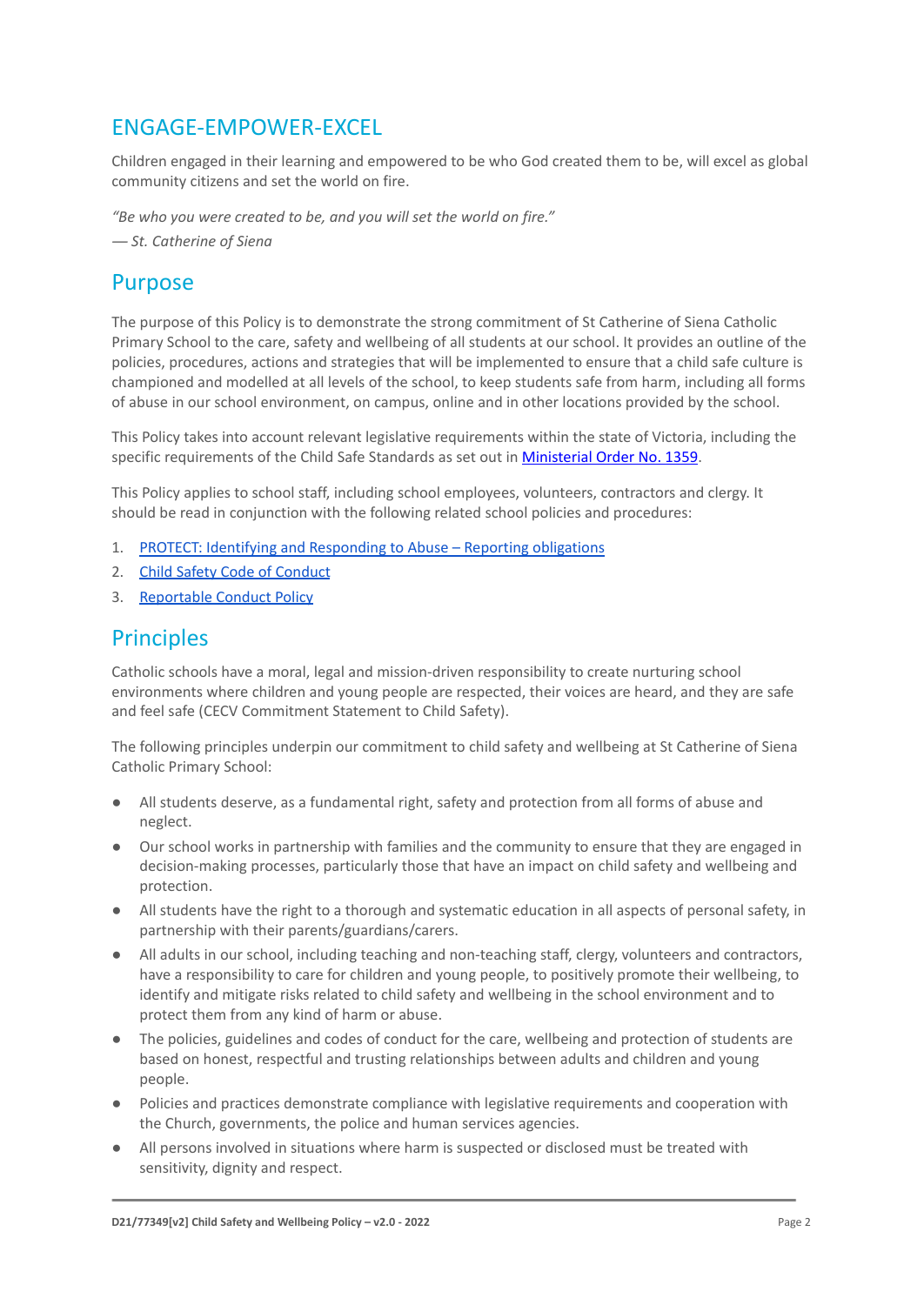- All members of the school community (including students and their families) are kept informed of child safety and wellbeing matters (where appropriate) and are involved in promoting child safety and wellbeing.
- Staff, clergy, volunteers, contractors, parents and students should feel free to raise concerns about child safety and wellbeing, knowing these will be taken seriously by school leadership.
- Appropriate confidentiality will be maintained, with information being provided to those who have a right or a need to be informed, either legally (including under legislated information sharing schemes being Child Information Sharing Scheme (CISS) or Family Violence Information Sharing Scheme (FVISS)) or pastorally.

# **Definitions**

**Child** means a child or young person who is under the age of 18 years.

**Child abuse** includes:

- (a) any act committed against a child involving:
	- (i) a sexual offence
	- (ii) an offence under section 49B(2) of the *Crimes Act 1958* (grooming)
- (b) the infliction, on a child, of:
	- (i) physical violence
	- (ii) serious emotional or psychological harm
- (c) serious neglect of a child.

**Child safety** encompasses matters related to protecting all children from child abuse, managing the risk of child abuse, providing support to a child at risk of child abuse, and responding to suspicions, incidents, disclosures or allegations of child abuse (Ministerial Order No. 1359).

**Child neglect** includes a failure to provide the child with an adequate standard of nutrition, medical care, clothing, shelter or supervision to the extent that the health and physical development of the child is significantly impaired or placed at serious risk (PROTECT: [Identifying and responding to all forms of abuse](http://www.cecv.catholic.edu.au/getmedia/ebe135a4-d1b3-48a0-81fe-50d4fc451bcd/Identifying-and-Responding-to-All-Forms-of-Abuse.aspx#page%3D27) [in Victorian schools\)](http://www.cecv.catholic.edu.au/getmedia/ebe135a4-d1b3-48a0-81fe-50d4fc451bcd/Identifying-and-Responding-to-All-Forms-of-Abuse.aspx#page%3D27).

**Child physical abuse** generally consists of any non-accidental infliction of physical violence on a child by any person [\(PROTECT: Identifying and responding to](https://www.cecv.catholic.edu.au/getmedia/ebe135a4-d1b3-48a0-81fe-50d4fc451bcd/Identifying-and-Responding-to-All-Forms-of-Abuse.aspx#page%3D15) all forms of abuse in Victorian schools).

**Child sexual abuse** is when a person uses power or authority over a child to involve them in sexual activity. It can include a wide range of sexual activity and does not always involve physical contact or force [\(PROTECT: Identifying and responding to all forms](https://www.cecv.catholic.edu.au/getmedia/ebe135a4-d1b3-48a0-81fe-50d4fc451bcd/Identifying-and-Responding-to-All-Forms-of-Abuse.aspx#page%3D17) of abuse in Victorian schools).

**Emotional child abuse** occurs when a child is repeatedly rejected, isolated or frightened by threats, or by witnessing family violence (PROTECT: Identifying and [responding to all forms of abuse in Victorian schools\)](https://www.cecv.catholic.edu.au/getmedia/ebe135a4-d1b3-48a0-81fe-50d4fc451bcd/Identifying-and-Responding-to-All-Forms-of-Abuse.aspx#page%3D26).

**Grooming** is when a person engages in predatory conduct to prepare a child for sexual activity at a later date. It can include communication and/or attempting to befriend or establish a relationship or other emotional connection with the child or their parent/carer [\(PROTECT: Identifying and responding to all](https://www.cecv.catholic.edu.au/getmedia/ebe135a4-d1b3-48a0-81fe-50d4fc451bcd/Identifying-and-Responding-to-All-Forms-of-Abuse.aspx#page%3D20) [forms of abuse in Victorian schools\)](https://www.cecv.catholic.edu.au/getmedia/ebe135a4-d1b3-48a0-81fe-50d4fc451bcd/Identifying-and-Responding-to-All-Forms-of-Abuse.aspx#page%3D20).

**Mandatory reporting:** The legal requirement under the *Children, Youth and Families Act 2005* (Vic.) to protect children from harm relating to physical and sexual abuse. The Principal, registered teachers and early childhood teachers, school counsellors, religious clergy, medical practitioners and nurses at a school are mandatory reporters under this Act (PROTECT: Identifying [and responding to all forms of abuse in](http://www.cecv.catholic.edu.au/getmedia/ebe135a4-d1b3-48a0-81fe-50d4fc451bcd/Identifying-and-Responding-to-All-Forms-of-Abuse.aspx#page%3D8) [Victorian schools](http://www.cecv.catholic.edu.au/getmedia/ebe135a4-d1b3-48a0-81fe-50d4fc451bcd/Identifying-and-Responding-to-All-Forms-of-Abuse.aspx#page%3D8)).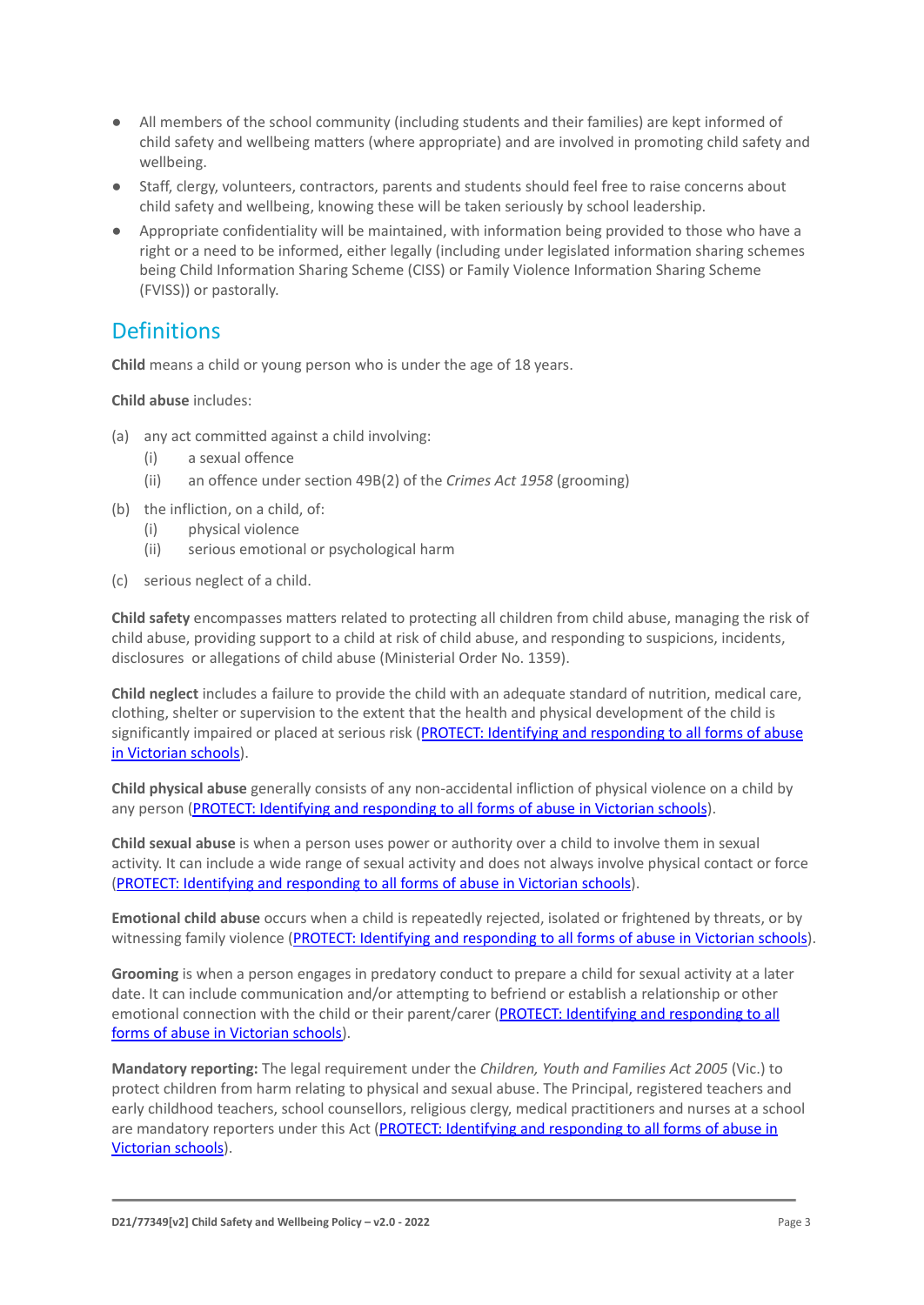**Reasonable belief – mandatory reporting:** When school staff are concerned about the safety and wellbeing of a child or young person, they must assess that concern to determine if a report should be made to the relevant agency. This process of considering all relevant information and observations is known as forming a reasonable belief. A 'reasonable belief' or a 'belief on reasonable grounds' is not the same as having proof, but is more than mere rumour or speculation. A reasonable belief is formed if a reasonable person in the same position would have formed the belief on the same grounds ([PROTECT:](http://www.cecv.catholic.edu.au/getmedia/ebe135a4-d1b3-48a0-81fe-50d4fc451bcd/Identifying-and-Responding-to-All-Forms-of-Abuse.aspx#page%3D35) [Identifying and responding to all forms of abuse in Victorian schools\)](http://www.cecv.catholic.edu.au/getmedia/ebe135a4-d1b3-48a0-81fe-50d4fc451bcd/Identifying-and-Responding-to-All-Forms-of-Abuse.aspx#page%3D35).

**Reasonable belief – reportable conduct scheme:** When a person has a reasonable belief that a worker/volunteer has committed reportable conduct or misconduct that may involve reportable conduct. A reasonable belief is more than suspicion and there must be some objective basis for the belief. It does not necessitate proof or require certainty.

NOTE: the difference between the reasonable belief definitions under mandatory reporting and the reportable conduct scheme is the category of persons who are required to, or can, form the reasonable belief which forms the basis for a report.

**Reportable conduct:** Five types of reportable conduct are listed in the *Child Wellbeing and Safety Act 2005* (Vic.) (as amended by the *Children Legislation Amendment (Reportable Conduct) Act 2017*). These include:

- 1. sexual offences (against, with or in the presence of a child)
- 2. sexual misconduct (against, with or in the presence of a child)
- 3. physical violence (against, with or in the presence of a child)
- 4. behaviour that is likely to cause significant emotional or psychological harm
- 5. significant neglect.

**School environment** means any of the following physical, online or virtual places used during or outside school hours:

- a campus of the school
- online or virtual school environments made available or authorized by St Catherine of Siena Catholic Primary School for use by a child or student (including email, intranet systems, software, applications, collaboration tools and online services)
- other locations provided by the school or through a third-part provider for a child or student to use including, but not limited to, locations used for school camps, approved homestay accommodation, delivery of education and training, sporting events, excursions, competitions and other events) (Ministerial Order No. 1359).

**School staff** means an individual working in a school environment who is:

- directly engaged or employed by a school governing authority
- a contracted service provider engaged by MACS (whether or not a body corporate or any other person is an intermediary) engaged to perform child-related work for St Catherine of Siena Catholic Primary School
- a minister of religion, a religious leader or an employee or officer of a religious body associated with MACS (Ministerial Order No. 1359).

**Volunteer** means a person who performs work without remuneration or reward for St Catherine of Siena Catholic Primary School in the school environment.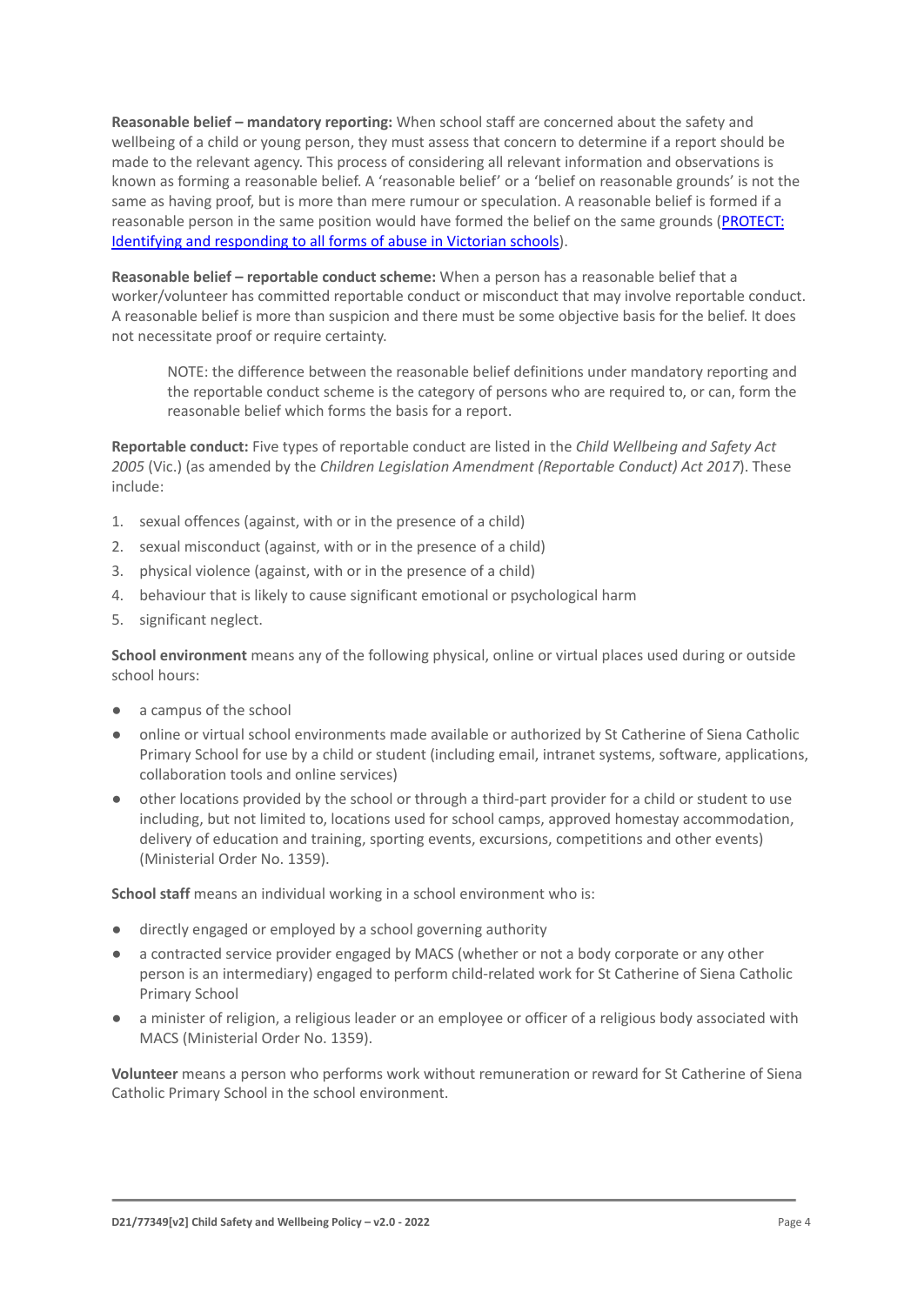# Policy commitments

All students enrolled at St Catherine of Siena Catholic Primary School have the right to feel safe and be safe. The safety and wellbeing of children in our care will always be our first priority and we do not and will not tolerate child abuse. We aim to create a child-safe and child-friendly environment where children are free to enjoy life to the full without any concern for their safety. There is particular attention paid to the most vulnerable children, including Aboriginal and Torres Strait Islander children, children from culturally and/or linguistically diverse backgrounds, children with a disability, children who are unable to live at home, international students, and LGBTIQ+ students.

#### **Our commitment to our students**

- We commit to the safety and wellbeing of all children and young people enrolled in our school.
- We commit to providing children and young people with positive and nurturing experiences.
- We commit to listening to children and young people, and empowering them by ensuring that they understand their rights (including to safety, information and participation), and by taking their views seriously and addressing any concerns that they raise with us.
- We commit to taking action to ensure that children and young people are protected from abuse or harm.
- We commit to ensuring that the needs of all children and young people enrolled in our school are met, including those who are most vulnerable.
- We commit to recognising the importance of friendships and to encouraging support from peers, to help children and students feel safe and less isolated.
- We commit to developing a culture that facilitates and provides opportunities for children and student participation, and that strengthens the confidence and engagement of children and students by being responsive to their input.
- We commit to teaching children and young people the necessary skills and knowledge to understand and maintain their personal safety and wellbeing.
- We commit to seeking input and feedback from students regarding the creation of a safe school environment.

#### **Our commitment to parents, guardians and carers**

- We commit to communicating honestly and openly with parents, guardians and carers about the wellbeing and safety of their children.
- We commit to engaging with, and listening to, the views of parents, guardians and carers about our child safety and wellbeing practice, policies and procedures.
- We commit to transparency in our decision-making with parents, guardians and carers where it will not compromise the safety of children or young people.
- We commit to open engagement and communication with parents, guardians and carers about our child safe approach and our operations and governance related to child safety and wellbeing.
- We commit to ensuring that relevant information relating to child safety and wellbeing is accessible to parents, guardians and carers.
- We commit to acknowledging the cultural diversity of students and families, and being sensitive to how this may impact on student safety issues.
- We commit to continuously reviewing and improving our systems to protect children from abuse.

#### **Our commitment to our school staff (school employees, volunteers, contractors and clergy)**

● We commit to providing all St Catherine of Siena Catholic Primary School staff with the necessary support to enable them to fulfil their roles, and to ensure that staff are attuned to signs of harm and are able to facilitate child-friendly ways for children and students to express their views, participate in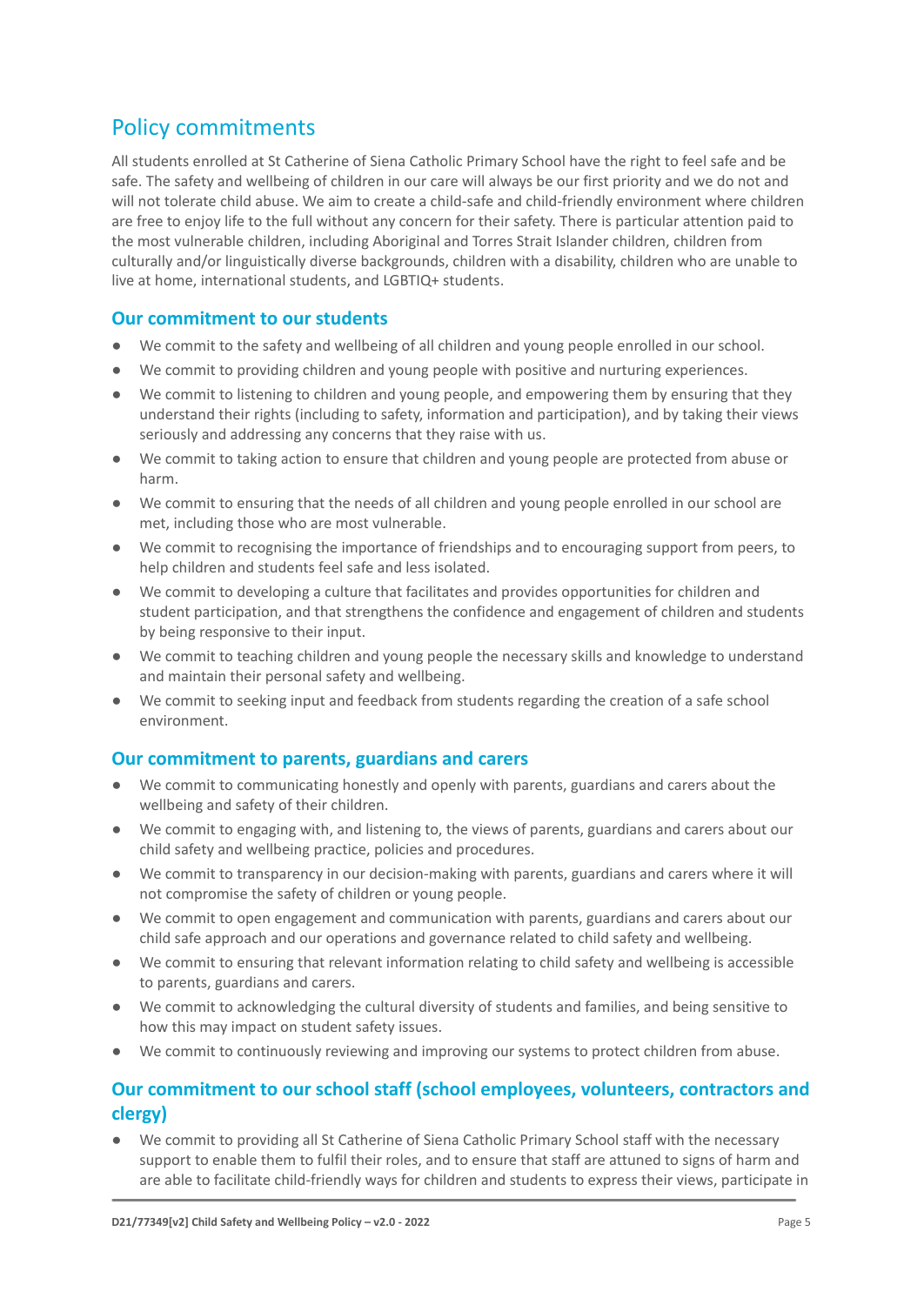decision-making and raise their concerns. This will include regular and appropriate learning opportunities.

- We commit to providing regular opportunities to clarify and confirm policy and procedures in relation to child safety and wellbeing, and young people's protection and wellbeing. This will include annual training in the principles and intent of the Child Safety and Wellbeing Policy and Child Safety Code of Conduct, and staff responsibilities to report concerns.
- We commit to listening to all concerns voiced by St Catherine of Siena Catholic Primary School staff, clergy, volunteers and contractors about keeping children and young people safe from harm.
- We commit to providing opportunities for St Catherine of Siena Catholic Primary School school employees, volunteers, contractors and clergy to receive formal debriefing and counselling arising from incidents of the abuse of a child or young person.

# Responsibilities and organisational arrangements

Everyone employed or volunteering at St Catherine of Siena Catholic Primary School has a responsibility to understand the important and specific role they play individually and collectively to ensure a child safe culture in which the wellbeing and safety of all students is at the forefront of all they do and every decision they make (CECV Commitment Statement to Child Safety).

#### **Guide to responsibilities of school leadership**

The Principal, the school governing authority and school leaders at St Catherine of Siena Catholic Primary School recognise their particular responsibility to ensure the development of preventative and proactive strategies that promote a culture of openness, awareness of and shared responsibility for child safety and wellbeing. Responsibilities include:

- creating an environment for children and young people to be safe and to feel safe
- upholding high principles and standards for all staff, clergy, volunteers and contractors
- promoting models of behaviour between adults and children and young people based on mutual respect and consideration
- ensuring thorough and rigorous practices are applied in the recruitment, screening and ongoing professional learning of staff and volunteers
- ensuring that school personnel have regular and appropriate learning to develop their knowledge of, openness to and ability to prevent, identify and address child safety and wellbeing matters
- ensuring that the school has in place appropriate risk management strategies and practices that focus on preventing, identifying and mitigating risks related to child safety and wellbeing in the school environment
- providing regular opportunities to clarify and confirm legislative obligations, policy and procedures in relation to children and young people's protection and wellbeing
- ensuring the school meets the specific requirements of the Victorian Child Safe Standards as set out in Ministerial Order No. 1359
- ensuring the school takes specific action to protect children from abuse in line with the three new criminal offences introduced under the *Crimes Act 1958* (Vic.) and in line with [PROTECT: Identifying](http://www.cecv.catholic.edu.au/getmedia/ebe135a4-d1b3-48a0-81fe-50d4fc451bcd/Identifying-and-Responding-to-All-Forms-of-Abuse.aspx) [and responding to all forms of abuse in Victorian schools](http://www.cecv.catholic.edu.au/getmedia/ebe135a4-d1b3-48a0-81fe-50d4fc451bcd/Identifying-and-Responding-to-All-Forms-of-Abuse.aspx)
- ensuring the school understands and reports all matters that may constitute reportable conduct under the Reportable Conduct Scheme and in accordance with the School's reportable conduct policy
- sharing information under legislated information sharing schemes (CISS and FVISS) in accordance with the school's prescribed role as an ISF
- ensuring that the school monitors and reviews the risks related to child safety and wellbeing, including evaluating the effectiveness of the implementation of its risk controls, on an annual basis.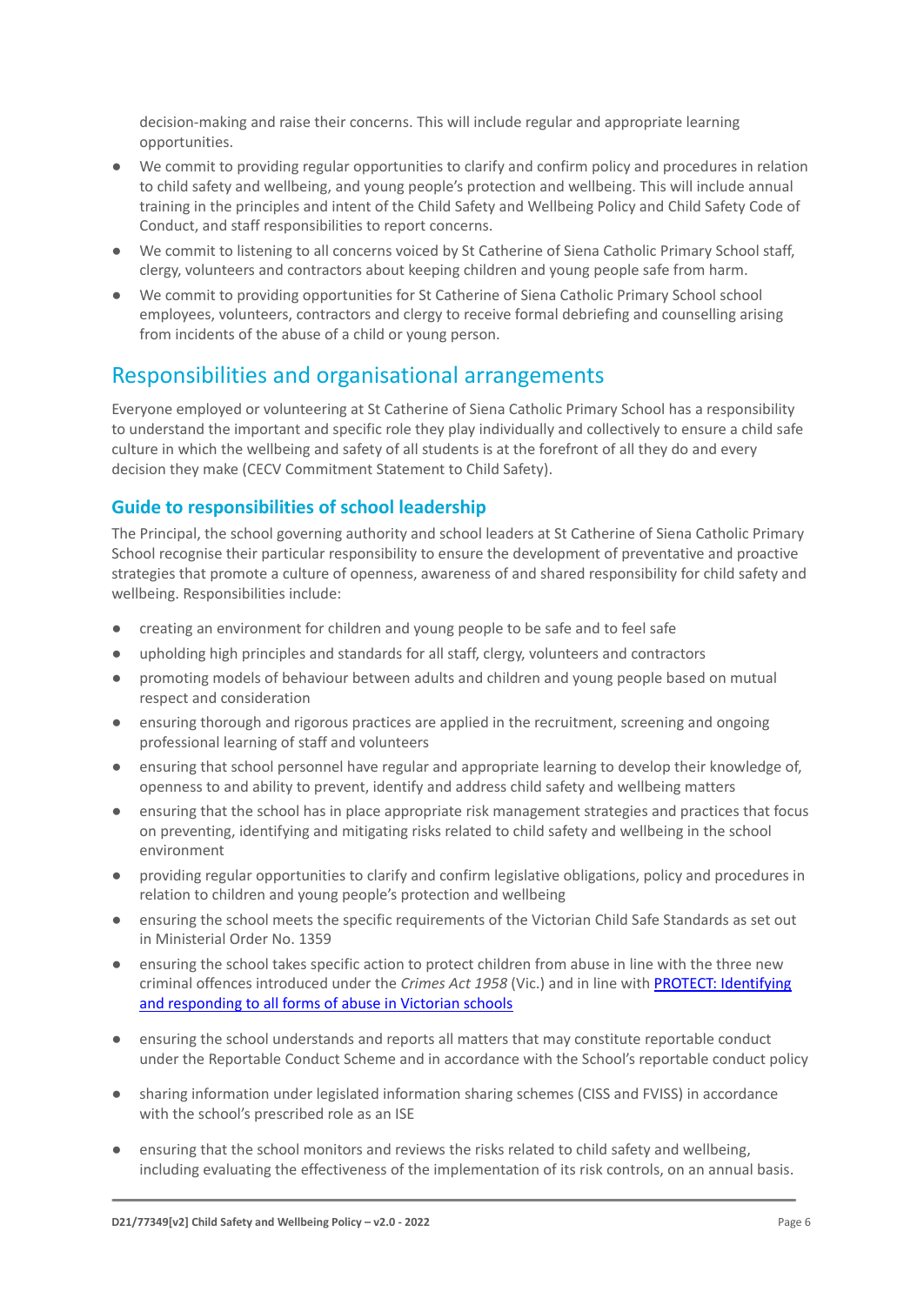#### **Guide to responsibilities of school staff**

Responsibilities of school staff (school employees, contractors and clergy) and volunteers include:

- treating children and young people with dignity and respect, acting with propriety, providing a duty of care, and protecting children and young people in their care
- following the legislative and internal school policies, procedures and processes in the course of their work, if they form a reasonable belief that a child or young person has been or is being abused or neglected
- providing a physically and psychologically safe environment where the wellbeing of children and young people is nurtured
- undertaking regular training and education in order to understand their individual responsibilities in relation to child safety, and the wellbeing of children and young people, including ways to prevent, identify and mitigate risks relating to child safety and wellbeing
- assisting children and young people to develop positive, responsible and caring attitudes and behaviours which recognise the rights of all people to be safe and free from abuse
- following the school's Child Safety Code of Conduct
- where risks of child abuse are identified, ensuring that action is taken to mitigate against those risks and that risks and actions are appropriately recorded.

#### **Organisational arrangements**

The Principal has the overall leadership role in monitoring and responding to the policy, procedures and practices for child safety and wellbeing in St Catherine of Siena Catholic Primary School in accordance with this Policy.

St Catherine of Siena Catholic Primary School has appointed a Child Safety and Wellbeing Officers: Donna Bryce, Allison Wedding and Christa Taddich.

Responsibilities include:

- being the first point of contact for raising child protection concerns within the School
- championing child protection within the School
- assisting in coordinating responses to child protection incidents

St Catherine of Siena Catholic Primary School's website and newsletter will provide information to keep parents and carers informed of child safety and wellbeing commitments, procedures and arrangements.

# Expectation of our school staff and volunteers – Child Safety Code of **Conduct**

At St Catherine of Siena Catholic Primary School, we expect school employees, volunteers, contractors and clergy to proactively ensure the safety and wellbeing of students at all times, to identify concerns about child safety and wellbeing and to take appropriate action if there are concerns about the safety and wellbeing of any child at the school. All school staff must remain familiar with the relevant laws, the code of conduct, and policies and procedures in relation to child protection, and comply with all requirements. We have developed a [Child Safety Code of Conduct](https://docs.google.com/document/d/1gyEAyznHocFqx-_gPYcPNyJY5UliGW1w/edit?usp=sharing&ouid=114647163223807717258&rtpof=true&sd=true), which recognises the critical role that school staff play in protecting the students in our care and establishes clear expectations of school employees, volunteers, contractors and clergy for appropriate behaviour with children in order to safeguard them against abuse and/or neglect.

Our Code also protects school staff and volunteers through clarification of acceptable and unacceptable behaviour.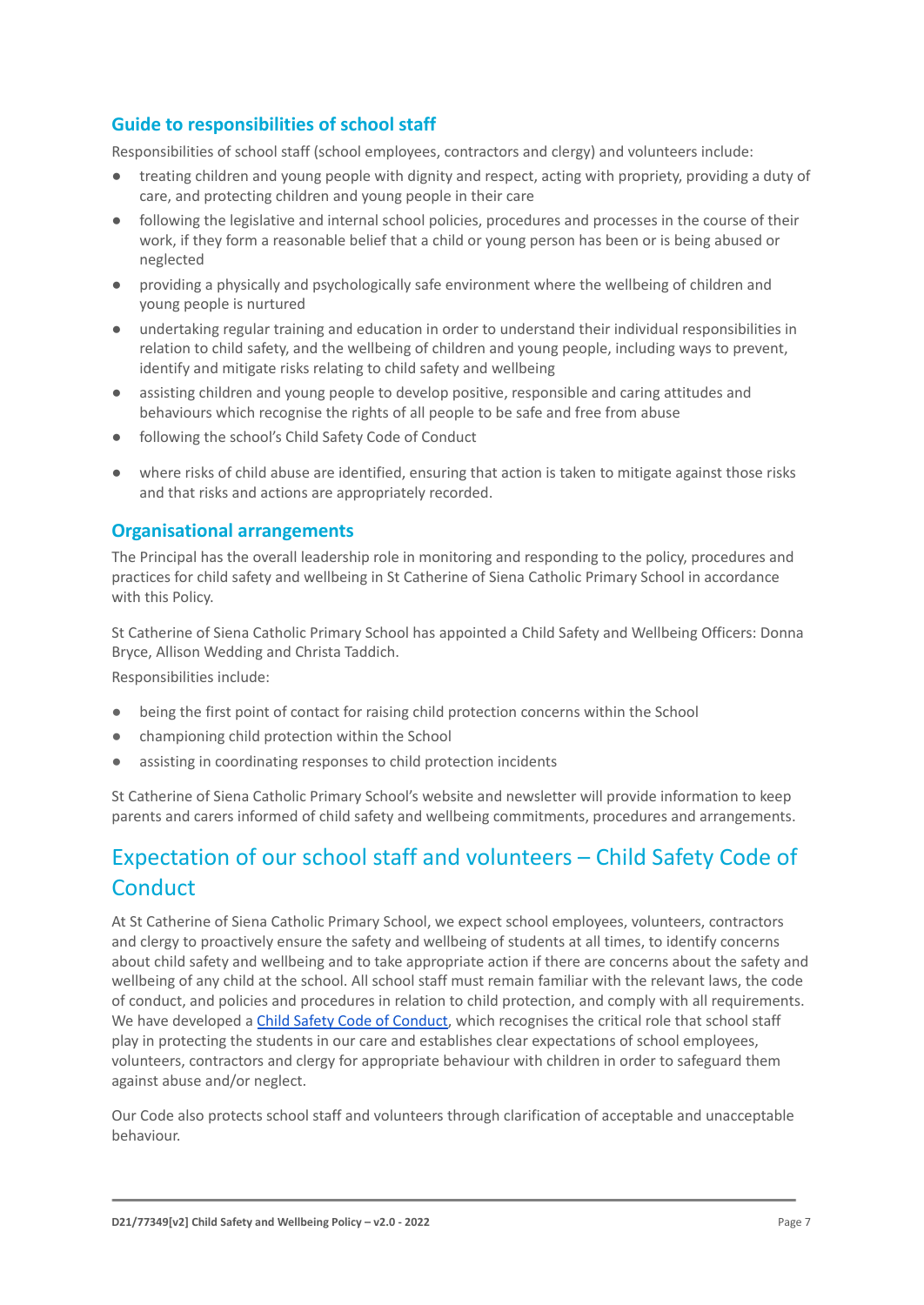# Student safety and participation

At St Catherine of Siena Catholic Primary School, we actively encourage all students to openly express their views and feel comfortable about giving voice to the things that are important to them.

We teach students about what they can do if they feel unsafe and enable them to understand, identify, discuss and report their concerns. We listen to and act on any concerns students, or their parents or carers, raise with us.

The curriculum design integrates appropriate knowledge and skills to enhance students' understanding of being safe, as well as their understanding of their rights to safety, information and participation. Teaching and learning strategies that acknowledge and support student agency and voice are implemented. We ensure that students are offered access to sexual abuse prevention programs and to relevant related information in an age-appropriate way.

We have developed appropriate education about:

- standards of behaviour for students attending our school
- healthy and respectful relationships (including sexuality)
- resilience
- child abuse awareness and prevention.

We have also developed curriculum planning documents that detail the strategies and actions the school takes to implement its obligations to ensure that:

- children and students are informed about all of their rights, including to safety, information and participation
- the importance of friendship is recognised and support from peers is encouraged, to help children and students feel safe and be less isolated
- staff and volunteers are attuned to signs of harm and facilitate child-friendly ways for children and students to express their views, participate in decision-making and raise their concerns
- we have strategies in place to develop a culture that facilitates participation and is responsive to the input of children and students
- we provide opportunities for children and students to participate and is responsive to their contributions to strengthen confidence and engagement
- students are offered access to sexual abuse prevention programs and to relevant information in an age-appropriate way.

### Reporting and responding

Our school creates records relevant to any child safety complaints, disclosures or breaches of the Child Safety Code of Conduct, and maintains and disposes of those records in accordance with security and privacy requirements and Public Record Office Victoria [Recordkeeping](https://prov.vic.gov.au/sites/default/files/files/documents/1906v1.0.pdf) Standards (including minimum retention periods). Our school complies with legal obligations that relate to managing the risk of child abuse under the *Children, Youth and Families Act 2005* (Vic.), the *Crimes Act 1958* (Vic.), the *Child Wellbeing and Safety Act 2005* (Vic.) and the recommendations of the *[Betrayal of Trust](http://www.parliament.vic.gov.au/fcdc/article/1788)* report.

Child protection reporting obligations fall under separate pieces of legislation with differing reporting requirements.

Our school's [PROTECT: Identifying and Responding to](https://docs.google.com/document/d/1vWJLL7aBvyfhI-sAycwQyhb1JnQAPah6/edit?usp=sharing&ouid=114647163223807717258&rtpof=true&sd=true) Abuse – Reporting obligations, sets out the actions required under the relevant legislation when there is a reasonable belief that a child at our school is in need of protection or a criminal offence has been committed, and provides guidance and procedures on how to make a report.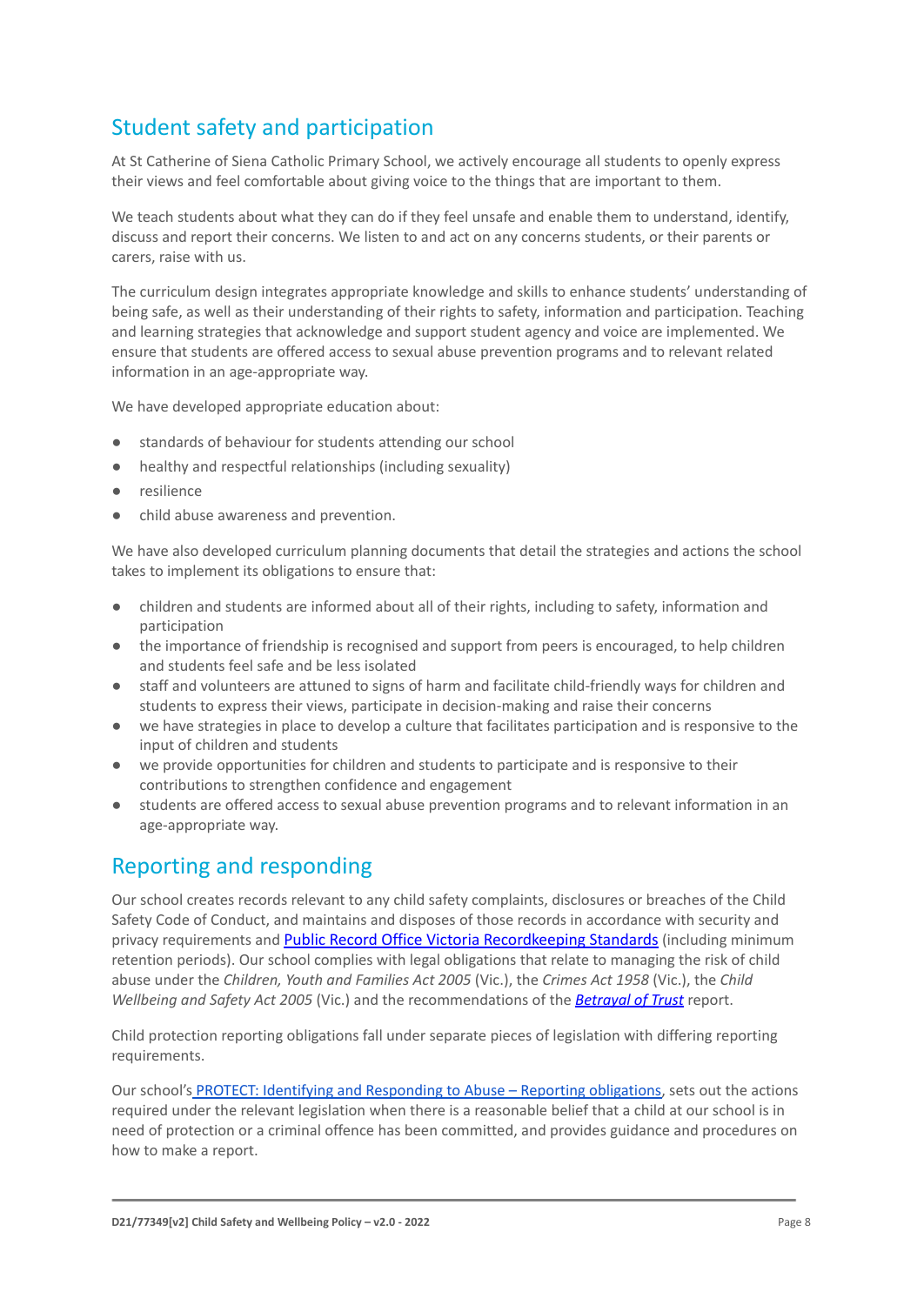Our policy assists staff, volunteers and families to:

- identify the indicators of a child or young person who may be in need of protection
- understand how a reasonable belief is formed under the reportable conduct scheme as well as mandatory reporting
- make a report of a child or young person who may be in need of protection
- comply with mandatory reporting obligations under child protection law, and their legal obligations relating to child abuse and grooming under criminal law
- understand and comply with information sharing and recordkeeping obligations
- comply with reporting obligations under the reportable conduct scheme including obligations to report and investigate allegations of reportable conduct.

Our school has also established additional internal procedures and processes to help ensure that appropriate action is taken to prevent, identify and respond to concerns about the wellbeing and/or safety of a student.

Our school is a prescribed Information Sharing Entity (ISE) meaning that, where legislated requirements are met, it is able to share confidential information with other ISEs to promote child wellbeing or safety under the CISS or FVISS.

At St Catherine of Siena Catholic Primary School, if any member of our school community has concerns for a child's safety they need to discuss, they can notify the school Principal, the Deputy Principal or the designated Child Safety and Wellbeing Officers.

If the Principal, Deputy Principal or Child Safety and Wellbeing Officer is not available, then it should be discussed with a member of the school leadership team. Alternatively, any member of the school community may report directly to the responsible authority.

The staff member, supported by the Principal or designated Child Safety and Wellbeing Officer will follow the step-by-step guide to making a report as outlined in the [Four Critical Actions for Schools: Responding](https://www.education.vic.gov.au/Documents/about/programs/health/protect/FourCriticalActions_ChildAbuse.pdf) [to Incidents, Disclosures and Suspicions of Child Abuse.](https://www.education.vic.gov.au/Documents/about/programs/health/protect/FourCriticalActions_ChildAbuse.pdf)

# Screening and recruitment of school staff

St Catherine of Siena Catholic Primary School will apply thorough and rigorous screening processes in the recruitment of employees and volunteers involved in child-connected work. Our commitment to child safety and wellbeing and our screening requirements are included in all advertisements for such employee, contractor and volunteer positions, and all applicants are provided with copies of the school's Child Safety Code of Conduct and the Child Safety and Wellbeing Policy.

Each job description for staff involved in child-connected work has a clear statement that sets out the requirements, duties and responsibilities regarding child safety and wellbeing for those in that role and the occupant's essential qualifications, experience and attributes in relation to child safety and wellbeing.

When recruiting and selecting employees, contractors and volunteers involved in child-connected work, we ensure that we gather, verify and record the following information about any person we propose to engage:

- confirm the applicant's Working with Children Check and National Police Check status and/or professional registration (as relevant)
- obtain proof of personal identity and any essential or relevant professional or other qualifications
- verify the applicant's history of work involving children
- obtain references that address the applicant's suitability for the job and working with children.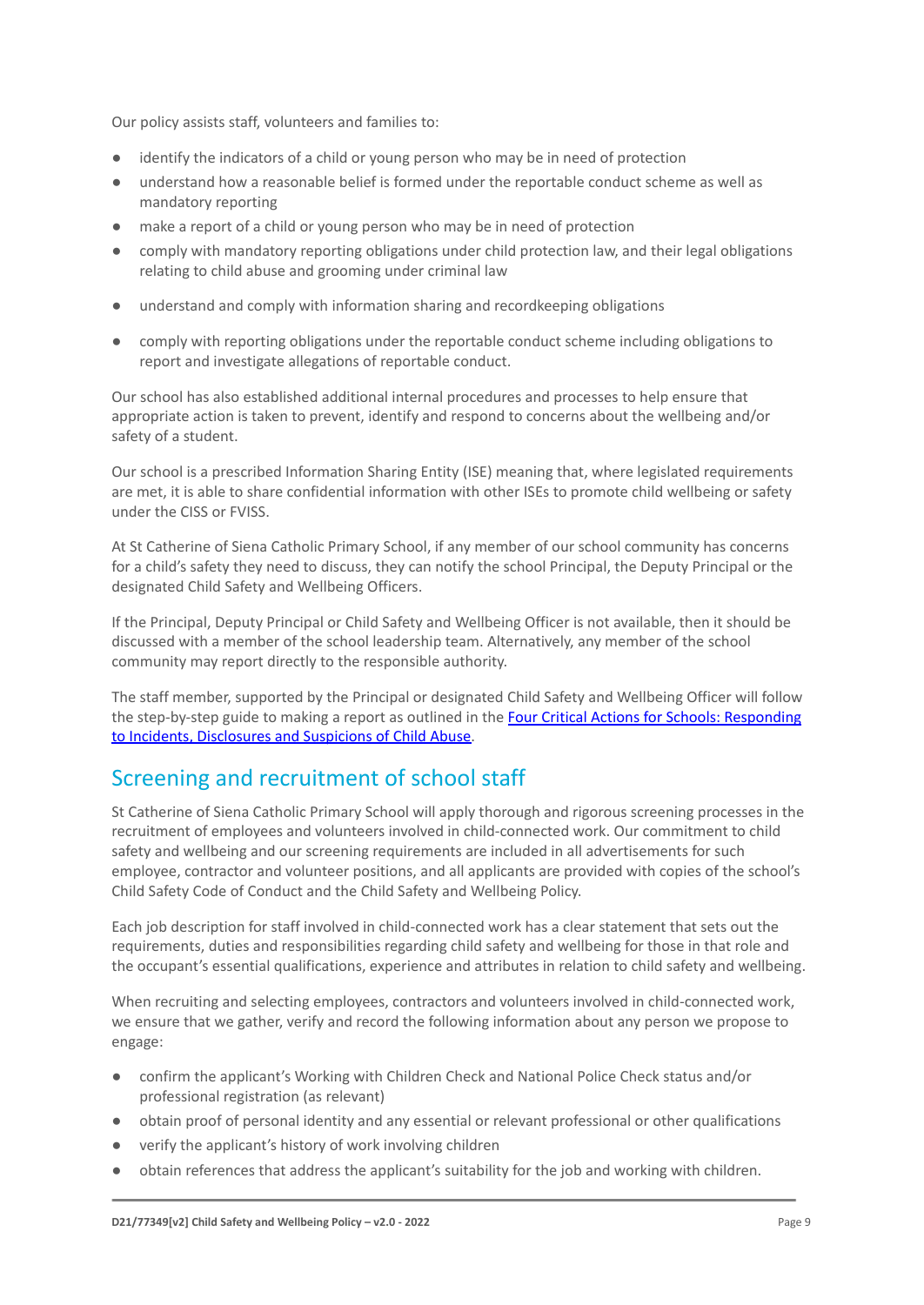We will also ensure that appropriate supervision or support arrangements are in place in relation to the induction of new school staff into the school's policies, codes, practices and procedures governing child safety and wellbeing and child-connected work.

We have procedures and processes for monitoring and assessing the continuing suitability of school staff and volunteers to work with children, including regular reviews of the status of Working with Children Checks and staff professional registration requirements such as Victorian Institute of Teaching (VIT) registration.

St Catherine of Siena Catholic Primary School implements the following CECV guidelines:

- *● Guidelines on the Employment of Staff in Catholic Schools*
- *● Guidelines on the Engagement of Volunteers in Catholic Schools*
- *● Guidelines on the Engagement of Contractors in Catholic Schools*
- *NDIS/External Providers: Guidelines for Schools*.

# Child safety and wellbeing – education and training for school staff

St Catherine of Siena Catholic Primary School provides employees, volunteers and clergy with regular and appropriate opportunities to develop their knowledge of, openness to and ability to address child safety and wellbeing matters. This includes induction, ongoing training and professional learning to ensure that everyone understands their professional and legal obligations and responsibilities, and the procedures for reporting suspicion of child abuse and neglect.

At least annually, our professional learning and training addresses:

- staff's individual and collective obligations and responsibilities for managing the risk of child abuse
- preventing, identifying and mitigating child abuse risks in the school environment without compromising a child or student's right to privacy, access to information, social connections and learning opportunities
- the reportable conduct scheme
- our school's current child safety standards (including this Policy, the Child Safety Code of Conduct and any other policies and procedures relating to child safety and wellbeing, including in relation to managing complaints and concerns related to child abuse)
- guidance on recognizing indicators of child harm including harm caused by other children and students
- guidance on responding effectively to issues of child safety and wellbeing and supporting colleagues who disclose harm
- guidance on how to build culturally safe environments for children and students
- guidance on their information sharing and recordkeeping obligations, including under the [Public](https://prov.vic.gov.au/sites/default/files/files/documents/1906v1.0.pdf) [Record Office Victoria Recordkeeping Standards.](https://prov.vic.gov.au/sites/default/files/files/documents/1906v1.0.pdf)

# Diversity and equity – strategies and actions

At St Catherine of Siena Catholic Primary School, we are committed to ensuring that equity is upheld, and that diverse needs are respected in policy and practice. We aim to ensure that:

- all school staff and volunteers understand the diverse circumstances of children and students
- our school provides support and responds to vulnerable children and students
- children, students, staff, volunteers and the school community have access to information, support and complaints processes in ways that are culturally safe, accessible and easy to understand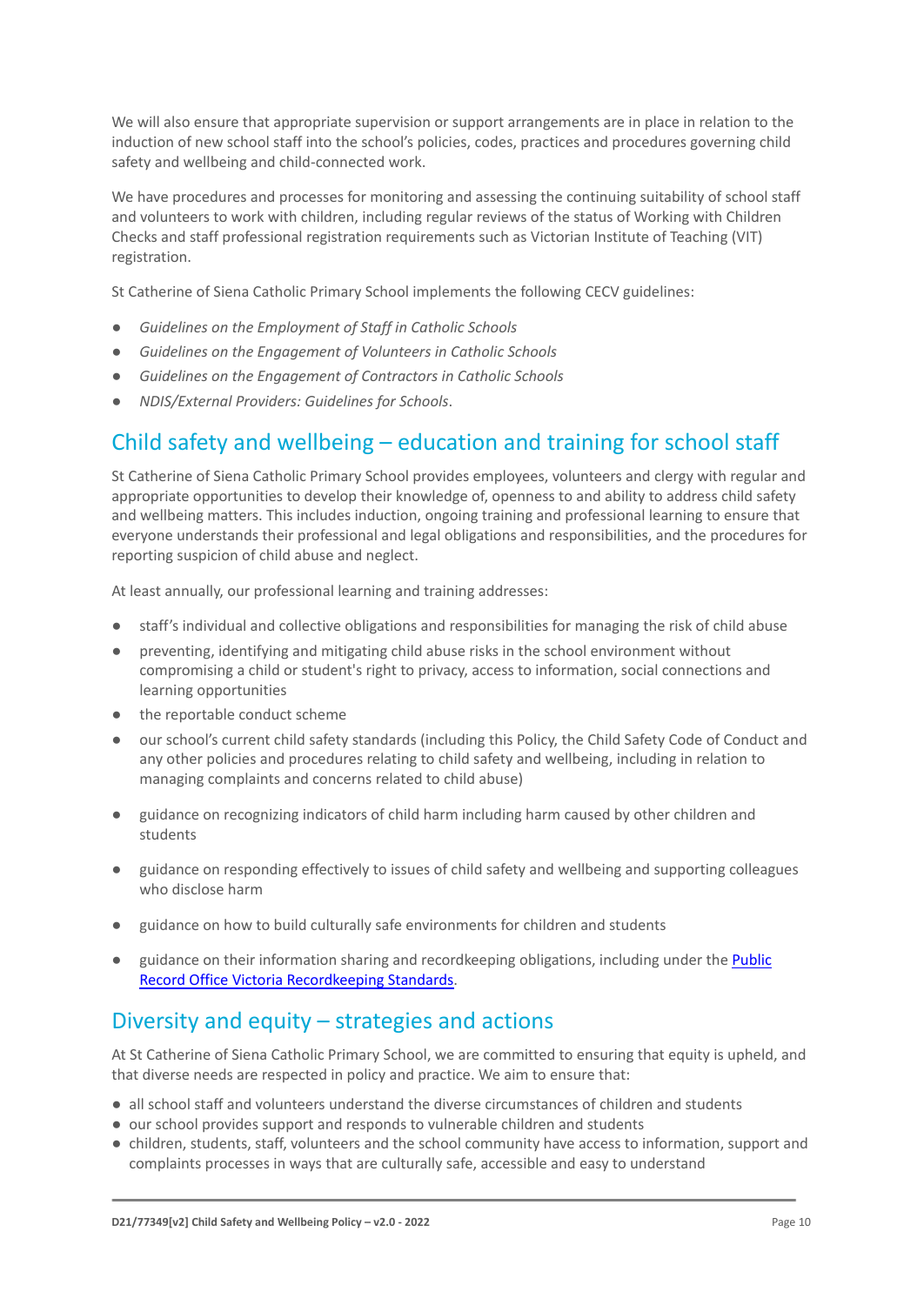- the school pays particular attention to the needs of students with disability, students from culturally and linguistically diverse backgrounds, students who are unable to live at home, international students, and LGBTIQ+ students
- the school pays particular attention to the needs of Aboriginal students and provides and promotes a culturally safe environment for them.

As per our Mission statements, St Catherine of Siena School celebrates diversity and is committed to supporting the achievement and participation of all students. Inclusive education acknowledges that some children and young people have intersecting identities or additional needs that our learning community may need to take into consideration.

Further strategies and actions are listed in the resources below:

- *● Catholic Archdiocese of Melbourne – Welcoming Each [Other: Guidelines for Interfaith Education in](http://www.cam1.org.au/eic/welcoming/index.html) [the Schools of the Archdiocese of Melbourne](http://www.cam1.org.au/eic/welcoming/index.html)*
- *● Catholic Education Commission of Victoria (CECV) – [Aboriginal and Torres Strait Islander](https://www.cecv.catholic.edu.au/getmedia/bd494d6a-2d58-4f9b-94a2-85f3ab75e7ea/CECV-Aboriginal-and-Torres-Strait-Islander-Education-Action-Plan.aspx?ext=.pdf) [Education Action Plan](https://www.cecv.catholic.edu.au/getmedia/bd494d6a-2d58-4f9b-94a2-85f3ab75e7ea/CECV-Aboriginal-and-Torres-Strait-Islander-Education-Action-Plan.aspx?ext=.pdf)*
- *● CECV – [Aboriginal and Torres Strait Islander Perspectives](https://cevn.cecv.catholic.edu.au/Melb/Student-Support/Cultural-Diversity/ATSI-perspectives)*
- *● CECV – [Assessing and Intervening with Impact](https://cevn.cecv.catholic.edu.au/Melb/Document-File/Students-Support/Practices/Assessing-and-intervening-with-impact)*
- *● CECV – [Guidelines for Supporting New Arrivals and](https://www.cecv.catholic.edu.au/getmedia/b1a8935d-5f90-45e6-bb28-828e23c83366/CECV-Guidelines-for-New-Arrivals-and-Refugees-2020-2022.aspx?ext=.pdf) Refugees*
- *● CECV – [Intervention Framework](https://www.cecv.catholic.edu.au/getmedia/757e80aa-1c1a-4510-8d8a-f1ca72a92adb/CECV-Intervention-Framework-2021-overview.aspx?ext=.pdf)*
- *● CECV – [Parent Guide to Program Support Groups](https://www.cecv.catholic.edu.au/getmedia/8067c3e8-72f0-402c-9b78-60450b06c689/Parent-Guide-to-Program-Support-Groups.aspx?ext=.pdf)*
- *● CECV – [Personal Care Support in Schools](https://www.cecv.catholic.edu.au/getmedia/56a1892e-fc3f-45f8-b057-daa8dd462dfd/CECV-Personal-Care-Support-in-Schools.aspx?ext=.pdf)*
- *● CECV – [Positive Behaviour Guidelines](https://www.cecv.catholic.edu.au/getmedia/bc1d235d-9a98-4bb4-b3ac-84b50fa7c639/CECV-Positive-Behaviour-Guidelines_FINAL2.aspx?ext=.pdf)*
- *● Catholic Education Melbourne (CEM) – Horizons of Hope  [Vision, Context, Strategy, Practice](https://cevn.cecv.catholic.edu.au/Melb/Curriculum/Horizons-of-Hope)*
- *● CEM – [Identity and Growth: A perspective for Catholic](https://cevn.cecv.catholic.edu.au/Melb/MI/Identity-Growth) schools*
- *● Catholic Education South Australia – Children: Close [to the Mystery of God](https://safeguardingchildren.acu.edu.au/-/media/feature/micrositesarticles/safeguardingchildren/children_close_to_mystery_of_god_-vjuly2015rev_20150825.pdf?la=en&hash=A5234C17459BAE41E54584FAA066B9A0)*
- *● Edmund Rice Education Australia (EREA) – Live Life [to the Full: EREA Safe & Inclusive Learning](https://www.erea.edu.au/wp-content/uploads/2020/09/Safe_and_inclusive_Resource.pdf) [Communities Statement](https://www.erea.edu.au/wp-content/uploads/2020/09/Safe_and_inclusive_Resource.pdf)*
- *● MACS – [Allways: A guide to supporting all learners](https://www.macs.vic.edu.au/CatholicEducationMelbourne/media/Documentation/Documents/Allways-A4-book-Guide-web.pdf) in all ways always*
- *● MACS – [Religious Education Curriculum](https://resource-macs.com/)*
- *● National Catholic Education Commission – Framework for [Student Faith Formation in Catholic](https://www.ncec.catholic.edu.au/doclink/student-faith-formation-in-catholic-schools-february-2022/eyJ0eXAiOiJKV1QiLCJhbGciOiJIUzI1NiJ9.eyJzdWIiOiJzdHVkZW50LWZhaXRoLWZvcm1hdGlvbi1pbi1jYXRob2xpYy1zY2hvb2xzLWZlYnJ1YXJ5LTIwMjIiLCJpYXQiOjE2NDQyNzM3NTYsImV4cCI6MTY0NDM2MDE1Nn0.jGLDyhU7PGuIaDiSI4Pv5ODo78qVCxDaI9e5o0m7CVg) [Schools](https://www.ncec.catholic.edu.au/doclink/student-faith-formation-in-catholic-schools-february-2022/eyJ0eXAiOiJKV1QiLCJhbGciOiJIUzI1NiJ9.eyJzdWIiOiJzdHVkZW50LWZhaXRoLWZvcm1hdGlvbi1pbi1jYXRob2xpYy1zY2hvb2xzLWZlYnJ1YXJ5LTIwMjIiLCJpYXQiOjE2NDQyNzM3NTYsImV4cCI6MTY0NDM2MDE1Nn0.jGLDyhU7PGuIaDiSI4Pv5ODo78qVCxDaI9e5o0m7CVg)*
- *● [Victorian Curriculum F–10](https://victoriancurriculum.vcaa.vic.edu.au/)*
- *● Victorian Department of Education and Training (DET) [Out-of-Home Care Education Commitment](https://www.cecv.catholic.edu.au/getmedia/11631bac-6208-4324-887e-0aca88189126/OoHC-Education-Commitment.aspx?ext=.pdf)*
- *● Victorian DET – [Resilience, Rights and Respectful](https://fuse.education.vic.gov.au/ResourcePackage/ByPin?pin=2JZX4R) Relationships, incorporating a Catholic context*

# Family engagement – strategies and actions

St Catherine of Siena Catholic Primary School ensures that families, carers and other members of the school community are informed about relevant child safety and wellbeing matters and are involved in the promotion of child safety and wellbeing at the school. We aim to ensure that:

- families participate in decisions relating to child safety and wellbeing which affect their child
- we engage and openly communicate with families, carers and other members of the school community about our child safe approach
- all members of the school community have access to information relating to child safety and wellbeing
- families, carers and other members of the school community have the opportunity to provide input into the development and review of the school's child safety and wellbeing policies and practices
- families, carers and other members of the school community are informed about the operations and governance of the school in relation to child safety and wellbeing.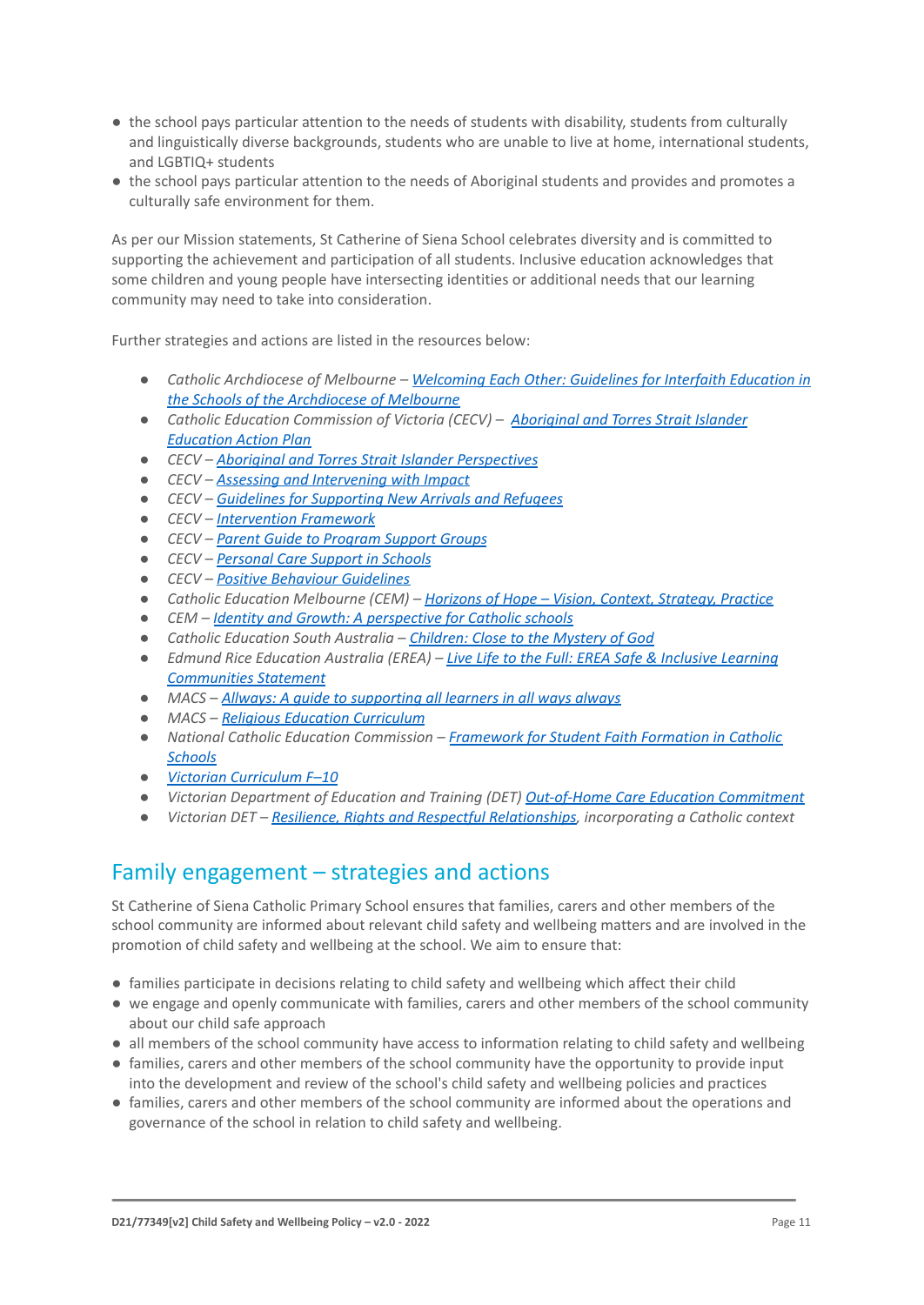*The school communicates and engages with families, carers and the wider school community through:*

- *● Fortnightly newsletters*
- *● Offering Peaceful Parents Programs*
- *● Inviting the school community to events onsite: Annual Welcome to Country and Smoking Ceremony on St Catherine of Siena's Feast Day, etc.*

#### Risk management

At St Catherine of Siena Catholic Primary School, we are committed to proactively and systematically identifying and assessing risks to student safety across our whole school environment, and reducing or eliminating (where possible) all potential sources of harm. We document, implement, monitor and annually review our risks and risk management strategies for child safety and wellbeing, evaluate the effectiveness of the implementation of our risk controls and ensure that the strategies change as needed and as new risks arise.

The school appoints a Child Safety and Wellbeing Team that discusses the activities and conduct involving children at St Catherine of Siena. Where risks are identified, the team works together to eliminate and mitigate potential dangers. The school also employs a Risk and Compliance Officer to assist with the policy and procedure management of day-to-day child safe measures for parents, volunteers and contractors to follow.

# Relevant legislation

- *Children, Youth and Families Act 2005* (Vic.)
- *Child Wellbeing and Safety Act 2005* (Vic.)
- *Worker Screening Act 2020* (Vic.)
- *Education and Training Reform Act 2006* (Vic.)
- *Education and Training Reform Regulations 2017* (Vic.)
- *Equal Opportunity Act 2010* (Vic.)
- *Privacy Act 1988* (Cth)
- *Public Records Act 1973* (Vic)
- *Crimes Act 1958* (Vic.) Three new criminal offences have been introduced under this Act:
- 1. [Failure to disclose offence](https://www.justice.vic.gov.au/safer-communities/protecting-children-and-families/failure-to-disclose-offence#%3A~%3Atext%3DIn%202014%2C%20the%20law%20in%20Victoria%20was%20changed%2Coffended%20against%20a%20child%20under%2016%20in%20Victoria): Any adult who forms a reasonable belief that a sexual offence has been committed by an adult against a child under 16 has an obligation to report that information to police. Failure to disclose the information to police is a criminal offence.
- 2. [Failure to protect offence:](https://www.justice.vic.gov.au/safer-communities/protecting-children-and-families/failure-to-protect-a-new-criminal-offence-to#%3A~%3Atext%3DFailure%20to%20protect%3A%20a%20new%20criminal%20offence%20to%2Cfrom%20sexual%20abuse%20and%20exposure%20to%20sexual%20offenders) This offence will apply where there is a substantial risk that a child under the age of 16 under the care, supervision or authority of a relevant organisation will become a victim of a sexual offence committed by an adult associated with that organisation. A person in a position of authority in the organisation will commit the offence if they know of the risk of abuse and have the power or responsibility to reduce or remove the risk, but negligently fail to do so.
- 3. [Grooming offence:](https://www.justice.vic.gov.au/safer-communities/protecting-children-and-families/grooming-offence) This offence targets predatory conduct designed to facilitate later sexual activity with a child. Grooming can be conducted in person or online, for example via interaction through social media, web forums and emails.

# Related policies

#### **Catholic Education Commission of Victoria Ltd (CECV) guidelines**

- [CECV Guidelines on the Employment of Staff in Catholic Schools](https://www.cecv.catholic.edu.au/getmedia/0393d7fb-2fb9-4e48-a05e-56b703dd62eb/Employment-Guidelines.aspx)
- [CECV Guidelines on the Engagement of Volunteers in Catholic Schools](https://www.cecv.catholic.edu.au/Media-Files/IR/Policies-Guidelines/Volunteers/Guidelines-on-the-Engagement-of-Volunteers.aspx)